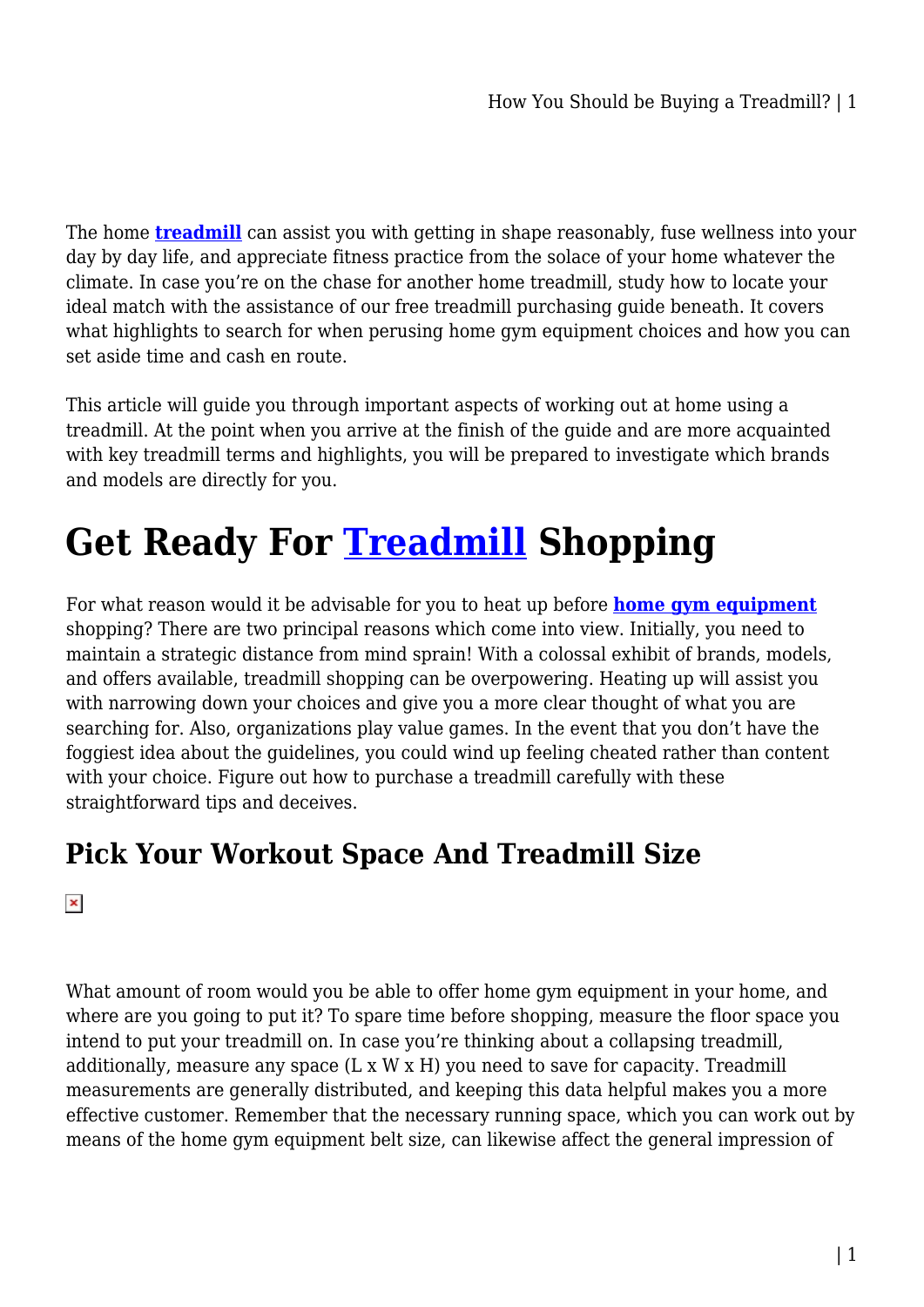the treadmill. We suggest a 22″ wide belt for sprinters and 20″ for walkers. Albeit a 20″ belt is adequate for sprinters, it just leaves somewhat less space for mistake.

When you have turned out to be how much space you need in your home to have a treadmill, you can begin contemplating treadmill size. Standard home gym equipment are about 7′ long and 3' wide. Despite the fact that there are many collapsing treadmills available which are essentially shorter, they actually require bunches of the room when they're being used.

Invest an excessive amount of energy sitting at work? You should attempt a work area treadmill. They work only equivalent to standard home gym equipment while additionally giving work area space and can be extraordinary for boosting efficiency at work. Contingent upon your weight, you can consume between 80-180 calories for each hour strolling at a moderate speed; that is up to 1,440 calories in a solitary workday!

# **Envision Your Treadmill Workouts**

 $\pmb{\times}$ 

Do you imagine loosening up strolls, exceptional running, or something in the middle? Addressing this inquiry will assist you with narrowing down your treadmill determination by engine power. The heavier the activity you foresee, the more powerful engine you will require. We will investigate engine power in more detail in the second segment of this guide.

Your response to the above inquiry can likewise assist you with picking the track size for your exercise needs. Walkers can set aside cash by picking shorter home gym equipment tracks and sprinters (particularly tall sprinters) will require more space to loosen up.

### **Choose Which Features You Will Use**

Most treadmills have extraordinary highlights. Such highlights aren't important for cardio preparing, however, they can improve the activity experience and help keep you inspired. Models are preset exercise programs, Bluetooth speakers, and TVs. You ought to evaluate which treadmill additional items will really assist you in meeting your wellness objectives and which ones will go unused. Speaking the truth about your requirements for direction and interruption during preparing is a significant piece of making sense of which treadmill is directly for you.

Here are some of the most practical special features home gym equipment shoppers should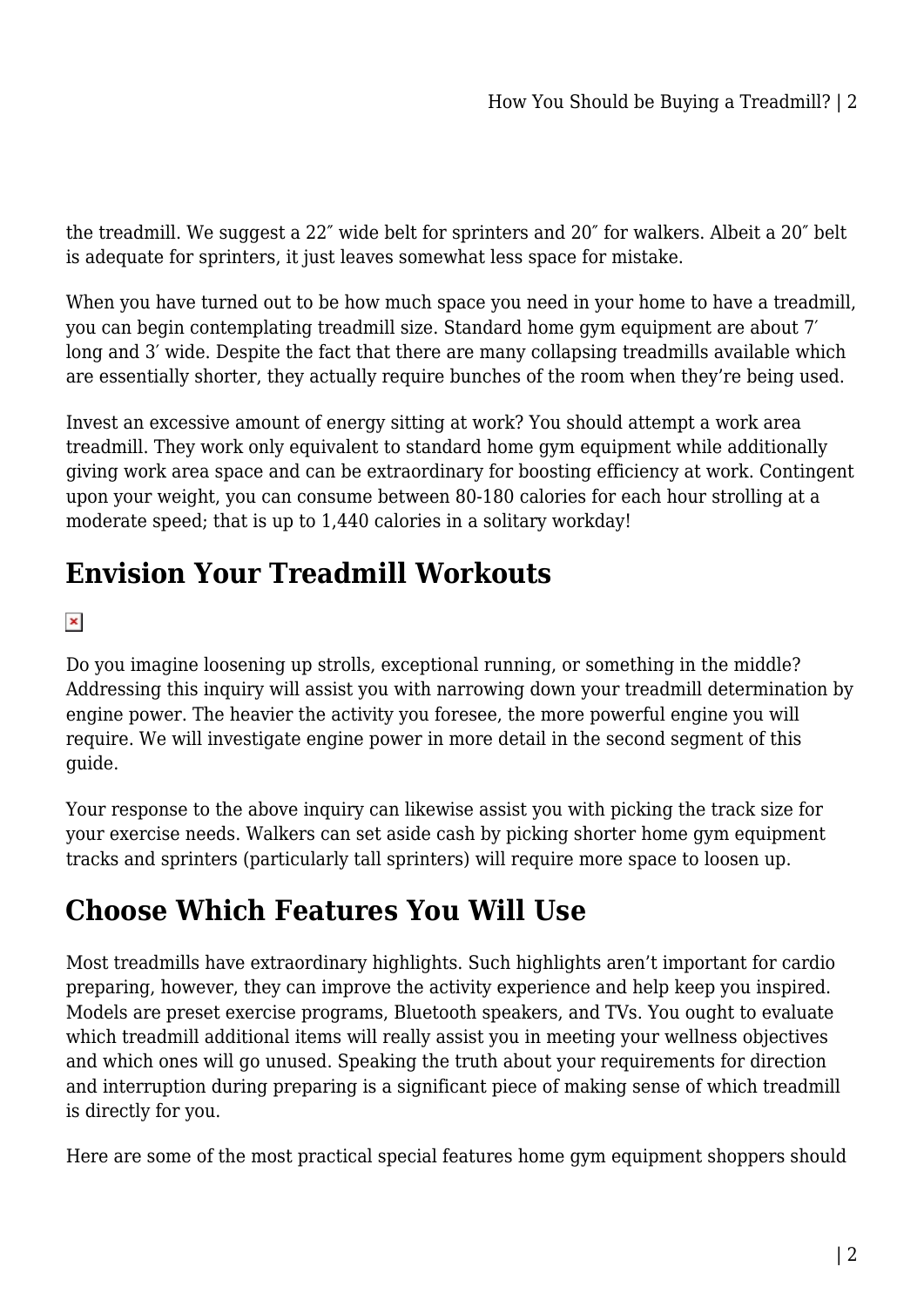consider:

# **Computerized Incline**

Treadmills with automated incline make your workout additionally intriguing by shifting your ride. They likewise have three exceptionally pragmatic advantages: they make treadmill practice simpler on your joints, permit quicker calorie to consume, and uphold better muscle definition.

You might be wondering how many grades you would really use on your home gym equipment and how much slope you ought to use to augment calorie consumption. Most home treadmills today have the greatest slopes of 10, 15, and 20%. Slope coach treadmills have the most extreme grades of 40%; these permit you to consume calories at a sprinter's movement by essentially strolling.

# **Take A Test Run And Read Treadmill Reviews**

#### $\pmb{\times}$

It's insightful to attempt a home gym equipment before welcoming it home for good. You can test different brands in outdoor supplies stores and in some retail chains, for example, Sears.

Notwithstanding, in the event that you do choose to test coming up and locate your ideal match, make certain to purchase your treadmill on the web! Normally the producer's site offers the best arrangement once you think about online limits, deals charge, treadmill conveyance, and buyer assurances.

In the event that testing a treadmill isn't doable, at that point it's particularly imperative to peruse legit reviews highlighting input from genuine clients; this is something we pay attention to in our survey cycle. We'll give you within scoop about which home gym equipment you should put at the head of your rundown, which ones seem like quality gym treadmills, etc.

### **Buy From A Trusted Place**

After you are done with checking and researching treadmills, you need to check out the website of "**[Treadmill Offers](https://treadmilloffers.com.au/)**". You will find the best available home gym equipment there